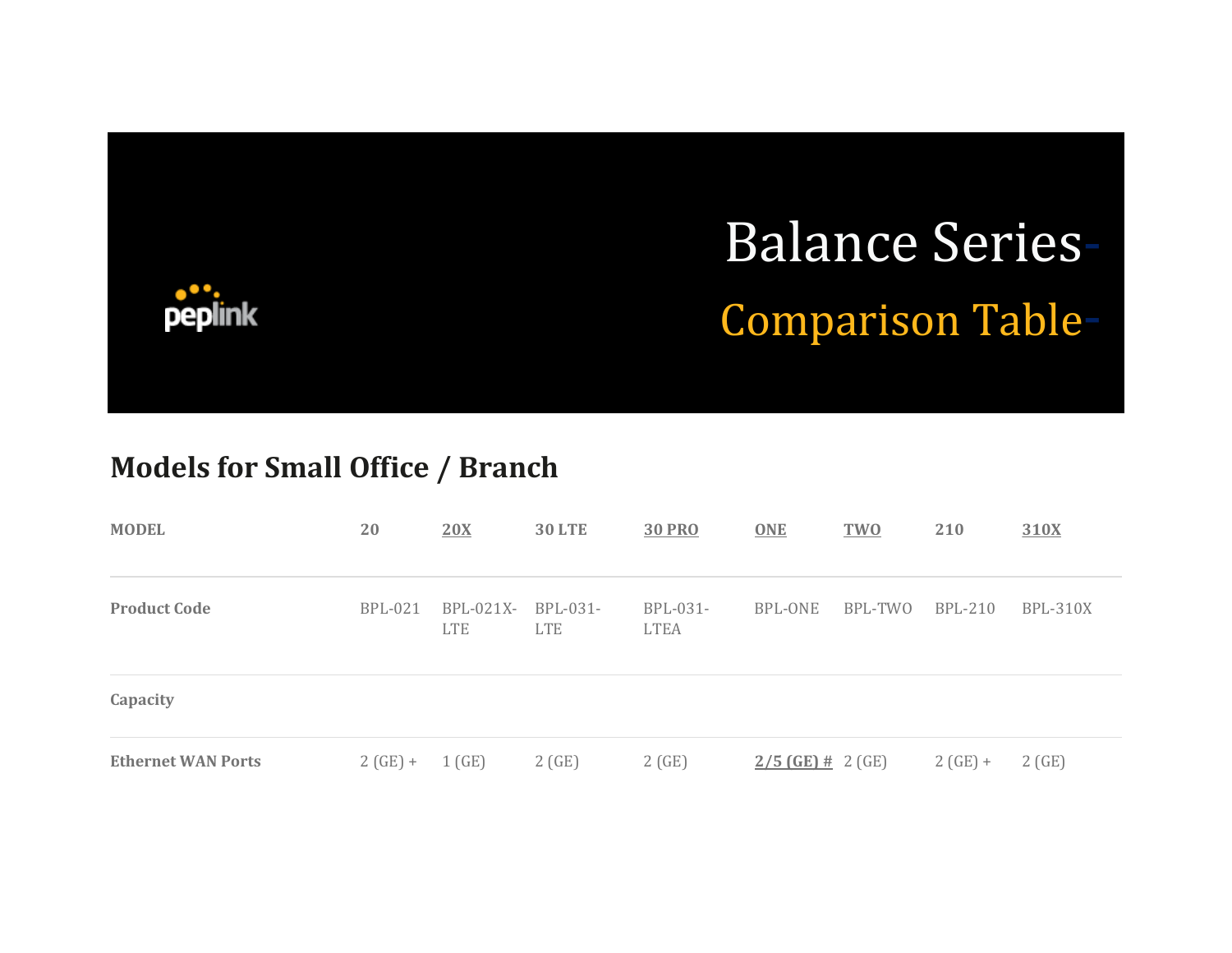| <b>MODEL</b>                                               | 20             | 20X               | <b>30 LTE</b>     | <b>30 PRO</b>     | <b>ONE</b>                                | <b>TWO</b>     | 210            | 310X              |
|------------------------------------------------------------|----------------|-------------------|-------------------|-------------------|-------------------------------------------|----------------|----------------|-------------------|
| <b>LAN Ports</b>                                           | 4(GE)          | 4(GE)             | 4(GE)             | 4(GE)             | $8/5$ (GE) # 4 (GE)                       |                | 7(GE)          | 9(GE)             |
| <b>Simultaneous Dual-Band</b><br>802.11ac/a/b/g/n Wi-Fi AP | N <sub>o</sub> | Yes               | N <sub>o</sub>    | Yes               | Yes                                       | N <sub>0</sub> | No             | No                |
| <b>Embedded 4G LTE</b>                                     | N <sub>o</sub> | Yes               | Yes               | Yes               | N <sub>0</sub>                            | N <sub>o</sub> | No             | Yes               |
| <b>SIM Card Size</b>                                       | No             | Mini-SIM<br>(2FF) | Mini-SIM<br>(2FF) | Mini-SIM<br>(2FF) | N <sub>o</sub>                            | N <sub>0</sub> | N <sub>o</sub> | Mini-SIM<br>(2FF) |
| <b>USB WAN Modem Port [1]</b>                              | $\mathbf{1}$   | $\mathbf{1}$      | $1\,$             | $\mathbf{1}$      | $\mathbf{1}$                              | $\mathbf{1}$   | $\mathbf{1}$   | $\overline{2}$    |
| <b>Recommended Users [2]</b>                               | $1 - 60$       | $1 - 60$          | $1 - 60$          | $1 - 60$          | $1 - 60$                                  | 25-150         | 25-150         | 50-500            |
| <b>Stateful Firewall Throughput</b><br>$[3]$               | 150Mbps        | 900Mbps           | 200Mbps           | 400Mbps           | <b>600Mbps/</b> 1Gbps<br>400Mbps<br>$\pm$ |                | 350Mbps        | 2.5Gbps           |

**Core Functionality**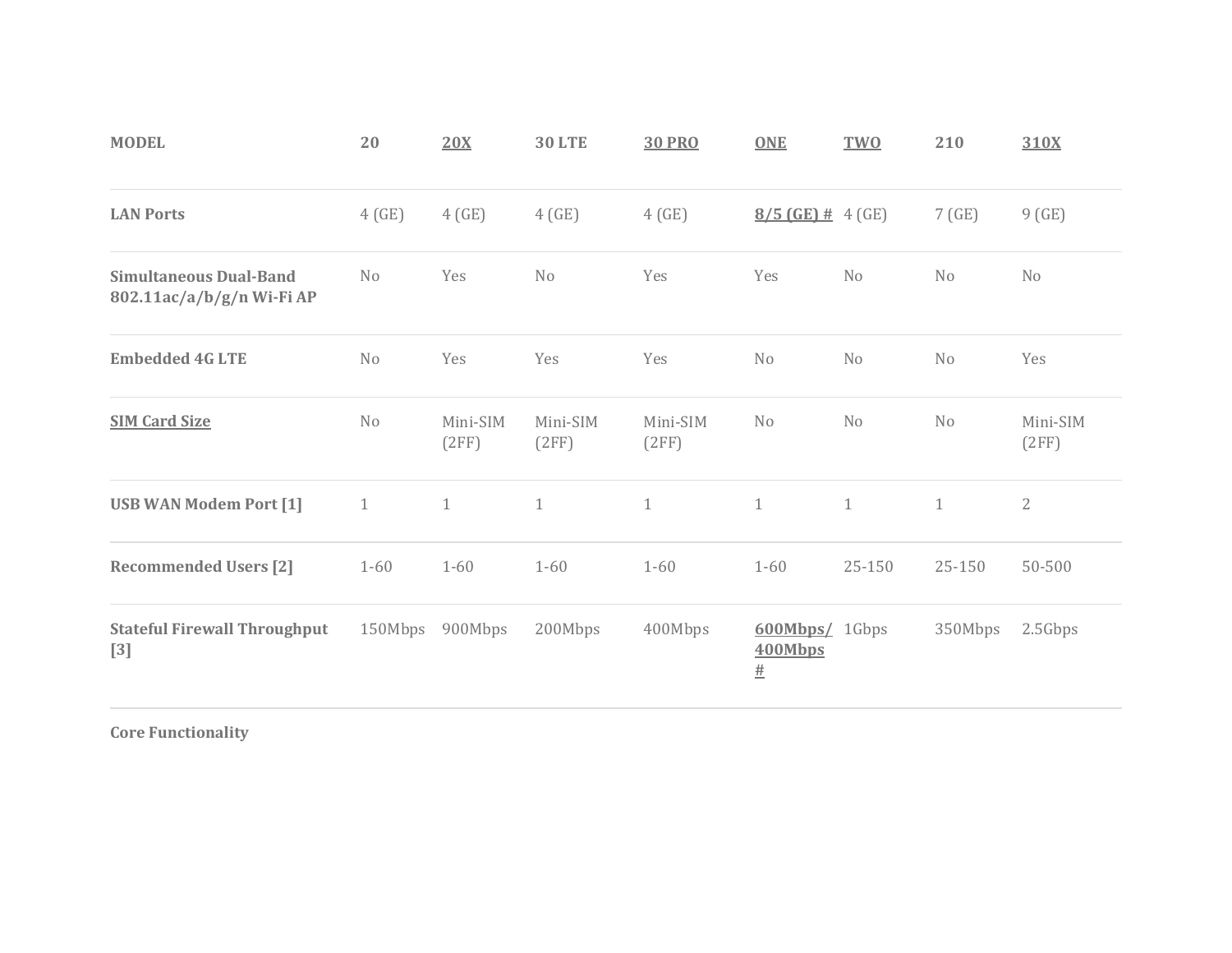| <b>MODEL</b>                            | 20             | 20X            | <b>30 LTE</b> | <b>30 PRO</b> | <b>ONE</b>    | <b>TWO</b>  | 210    | 310X   |
|-----------------------------------------|----------------|----------------|---------------|---------------|---------------|-------------|--------|--------|
| 802.1q VLANs Supported                  | 16             | 16             | 16            | 16            | 128           | 128         | 128    | 1024   |
| <b>Port-Based VLAN</b>                  | Yes            | Yes            | Yes           | Yes           | Yes           | Yes         | Yes    | Yes    |
| <b>Load Balancing &amp; Failover</b>    | Yes            | Yes            | Yes           | Yes           | Yes           | Yes         | Yes    | Yes    |
| <b>Load Balancing Algorithms</b>        | $\, 8$         | $\, 8$         | 8             | $\, 8$        | $\, 8$        | $\, 8$      | $\, 8$ | $\, 8$ |
| Drop-In Mode                            | No             | Yes            | No            | No            | No            | No          | Yes    | Yes    |
| <b>Inbound Load Balancing</b>           | N <sub>o</sub> | N <sub>o</sub> | No            | No            | No            | No          | Yes    | Yes    |
| <b>InControl Cloud Management</b>       | Yes            | Yes            | Yes           | Yes           | Yes           | Yes         | Yes    | Yes    |
| <b>PepVPN/SpeedFusion Functionality</b> |                |                |               |               |               |             |        |        |
| <b>PepVPN</b>                           | Yes %          | Yes            | Yes           | Yes           | Yes           | Yes         | Yes    | Yes    |
| <b>SpeedFusion Hot Failover</b>         | No             | Yes            | No            | Yes           | $No^{\wedge}$ | No $\wedge$ | Yes    | Yes    |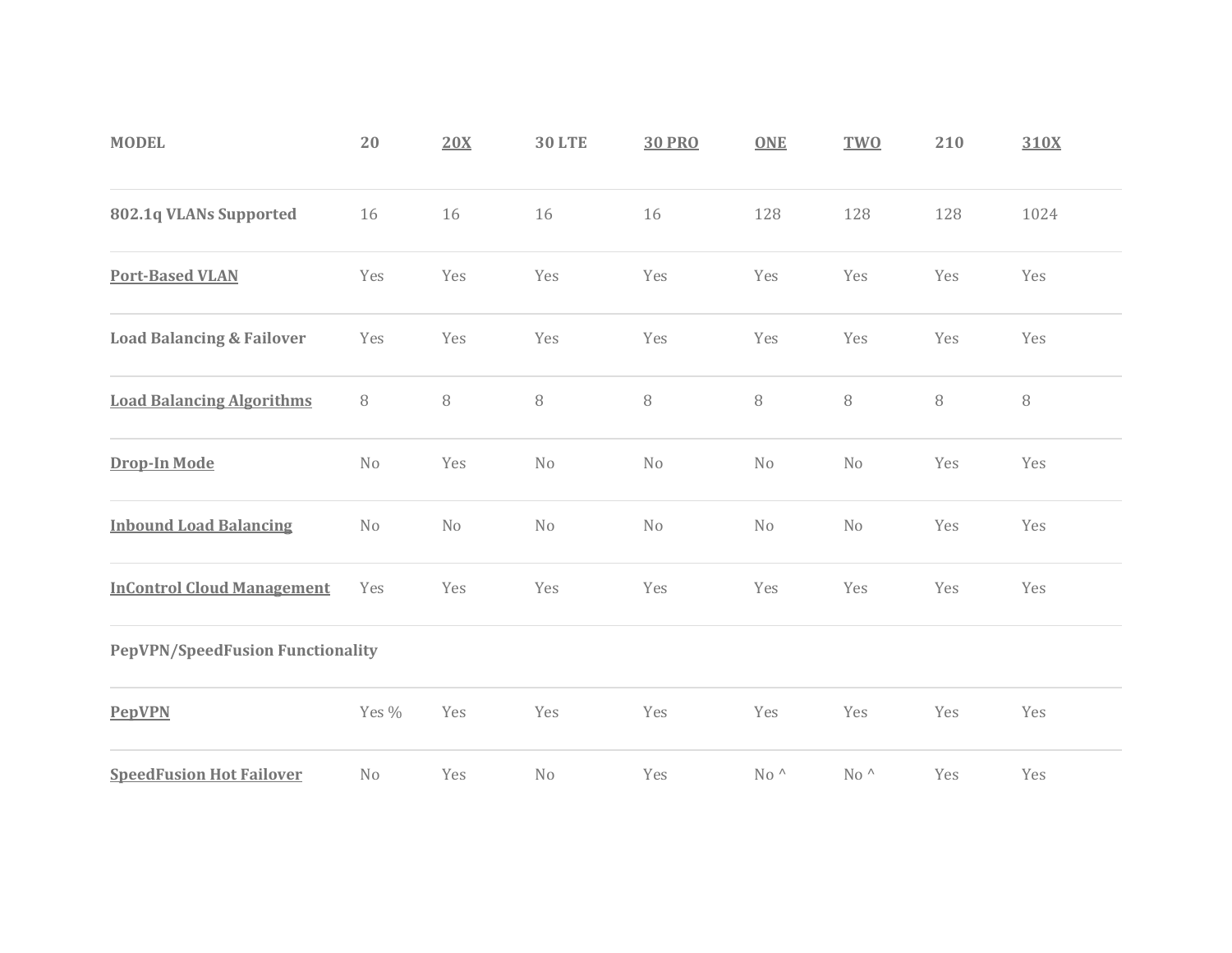| <b>MODEL</b>                                            | 20             | 20X     | <b>30 LTE</b>  | <b>30 PRO</b>  | <b>ONE</b>     | <b>TWO</b>                     | 210          | 310X    |
|---------------------------------------------------------|----------------|---------|----------------|----------------|----------------|--------------------------------|--------------|---------|
| <b>SpeedFusion WAN Smoothing</b>                        | No             | Yes ^   | N <sub>0</sub> | $No^{\wedge}$  | $No^{\wedge}$  | $No^{\wedge}$                  | Yes          | Yes     |
| <b>SpeedFusion Bandwidth</b><br><b>Bonding</b>          | No             | Yes ^   | No             | $No^{\wedge}$  | $No^{\wedge}$  | $No^{\wedge}$                  | Yes          | Yes     |
| <b>Number of</b><br><b>PepVPN/SpeedFusion Peers [4]</b> | 2/5!           | 2/5!    | 2/5!           | 2/5!           |                | $2/5/20 \sim 2/5/20 \sim 2/5!$ |              | 2/30 &  |
| PepVPN Throughput (256-bit<br>AES) [3]                  | 30Mbps         | 60Mbps  | 55Mbps         | 55Mbps         | 30Mbps         | 150Mbps                        | 80Mbps       | 500Mbps |
| <b>PepVPN Throughput (No</b><br>Encryption) [3]         | 60Mbps         | 100Mbps | 120Mbps        | 120Mbps        | 60Mbps         | 150Mbps                        | 150Mbps      | 600Mbps |
| <b>IPsec/L2TP/PPTP VPN Functionality</b>                |                |         |                |                |                |                                |              |         |
| <b>IPsec VPN (Network-to-</b><br>Network) [5]           | Yes            | Yes     | Yes            | Yes            | Yes            | Yes                            | Yes          | Yes     |
| <b>Number of IPsec Tunnels</b>                          | $\overline{2}$ | 5       | $\overline{2}$ | $\overline{2}$ | $\overline{2}$ | $\overline{2}$                 | $\mathbf{2}$ | 5       |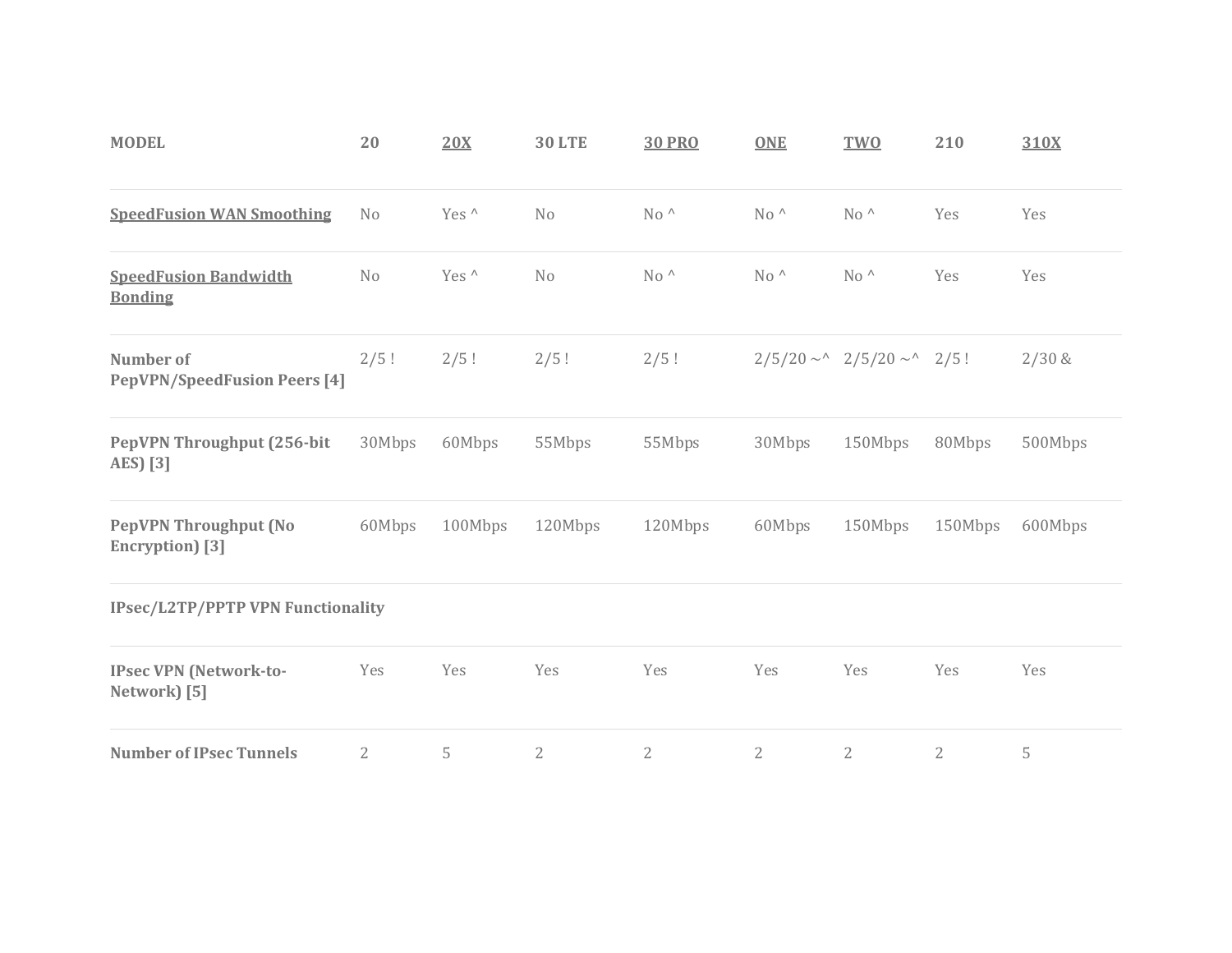| <b>MODEL</b>                                  | 20  | 20X | <b>30 LTE</b> | <b>30 PRO</b> | <b>ONE</b> | <b>TWO</b> | 210 | 310X |
|-----------------------------------------------|-----|-----|---------------|---------------|------------|------------|-----|------|
| <b>Remote User Access</b>                     | Yes | Yes | Yes           | Yes           | Yes        | Yes        | Yes | Yes  |
| <b>L2TP VPN Server</b>                        | Yes | Yes | Yes           | Yes           | Yes        | Yes        | Yes | Yes  |
| <b>OpenVPN Server</b>                         | Yes | Yes | Yes           | Yes           | Yes        | Yes        | Yes | Yes  |
| <b>PPTP VPN Server</b>                        | Yes | Yes | Yes           | Yes           | Yes        | Yes        | Yes | Yes  |
| <b>Maximum</b><br>PPTP/L2TP/OpenVPN Users     | 15  | 15  | 15            | 15            | 15         | 15         | 15  | 15   |
| <b>GRE (Network-to-Network)</b>               | 5   | 5   | 5             | 5             | 5          | 5          | 5   | 5    |
| <b>AP Controller Functionality</b>            |     |     |               |               |            |            |     |      |
| <b>Pepwave AP Series</b><br><b>Management</b> | Yes | Yes | Yes           | Yes           | Yes        | Yes        | Yes | Yes  |
| <b>Maximum Number of AP</b><br>Supported      | 10  | 30  | 30            | 30            | 30         | 30         | 30  | 30   |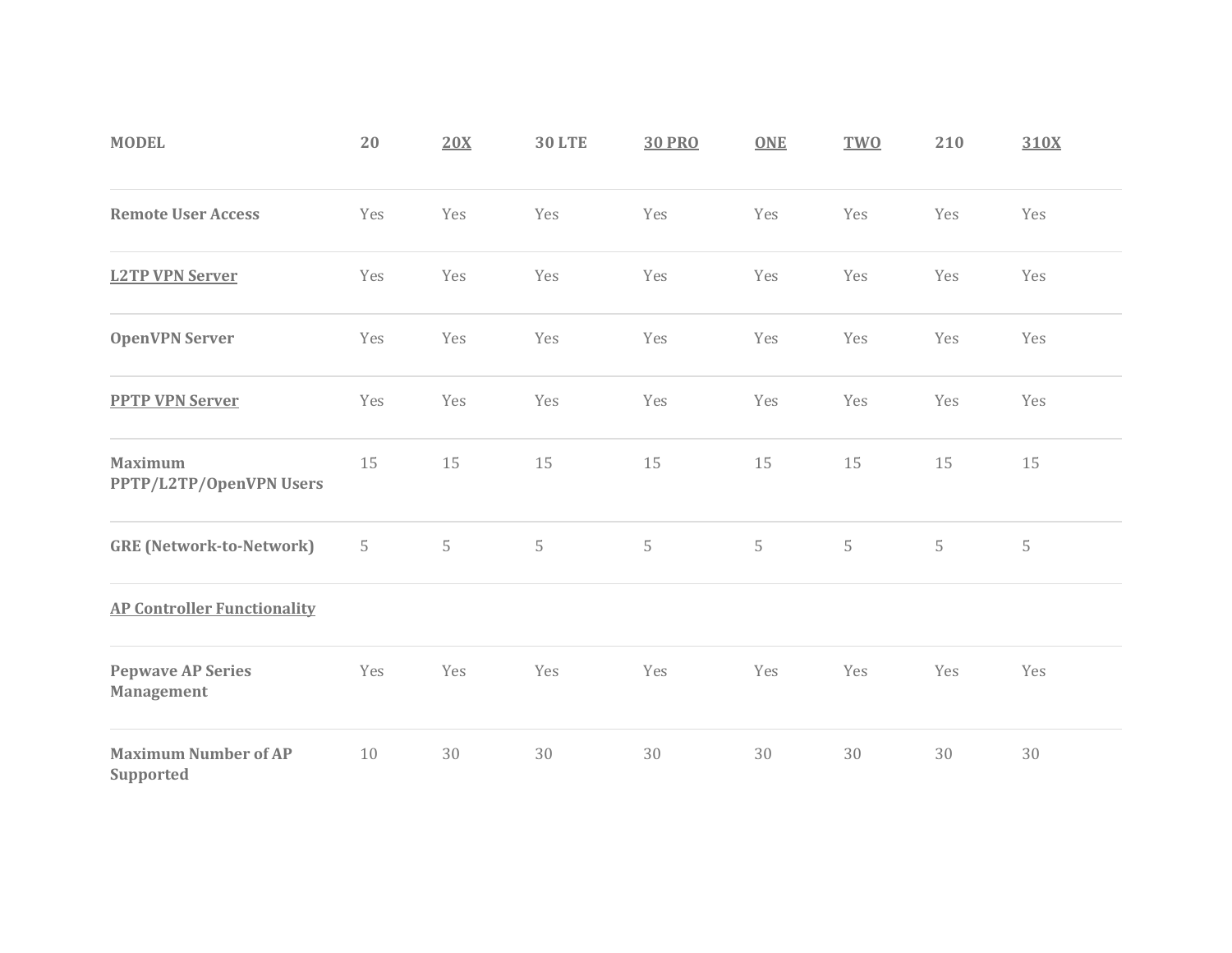| <b>MODEL</b>                                                             | 20                          | 20X  | <b>30 LTE</b>                                                                                                        | <b>30 PRO</b>                                            | <b>ONE</b>                                                    | <b>TWO</b>                                                           | 210      | 310X                                                         |
|--------------------------------------------------------------------------|-----------------------------|------|----------------------------------------------------------------------------------------------------------------------|----------------------------------------------------------|---------------------------------------------------------------|----------------------------------------------------------------------|----------|--------------------------------------------------------------|
| <b>Remote AP &amp; Multiple Config</b><br><b>Profiles Management [6]</b> | No                          | Yes  | N <sub>0</sub>                                                                                                       | N <sub>0</sub>                                           | N <sub>o</sub>                                                | N <sub>0</sub>                                                       | No       | Yes                                                          |
| <b>Advanced QoS Functionality</b>                                        |                             |      |                                                                                                                      |                                                          |                                                               |                                                                      |          |                                                              |
| <b>Bandwidth Usage Monitor</b>                                           | Yes                         | Yes  | Yes                                                                                                                  | Yes                                                      | Yes                                                           | Yes                                                                  | Yes      | Yes                                                          |
| <b>QoS for VoIP and E-Commerce</b>                                       | Yes                         | Yes  | Yes                                                                                                                  | Yes                                                      | Yes                                                           | Yes                                                                  | Yes      | Yes                                                          |
| <b>User Groups Bandwidth Control</b> Yes                                 |                             | Yes  | Yes                                                                                                                  | Yes                                                      | Yes                                                           | Yes                                                                  | Yes      | Yes                                                          |
| <b>Web Blocking</b>                                                      | Yes                         | Yes  | Yes                                                                                                                  | Yes                                                      | Yes                                                           | Yes                                                                  | Yes      | Yes                                                          |
| <b>Web Filtering Blacklist</b>                                           | No                          | Lite | N <sub>0</sub>                                                                                                       | N <sub>0</sub>                                           | Lite                                                          | Lite                                                                 | Lite     | Full                                                         |
| <b>Hardware</b>                                                          |                             |      |                                                                                                                      |                                                          |                                                               |                                                                      |          |                                                              |
| <b>Operating Temperature</b>                                             | $-40^{\circ}$ –<br>$149°$ F |      | $14^{\circ} - 113^{\circ}F - 40^{\circ} - 149^{\circ}F$<br>$-10^{\circ} - 45^{\circ}$ C $-40^{\circ} - 65^{\circ}$ C | $-40^{\circ} - 149^{\circ}F$<br>$-40^\circ - 65^\circ C$ | $23^\circ$ –<br>$113^{\circ}F$<br>$-5^{\circ} - 45^{\circ}$ C | $32^{\circ} - 104^{\circ}F - 40^{\circ} -$<br>$0^\circ - 40^\circ C$ | $149°$ F | $-40^{\circ} - 149^{\circ}F$<br>$-40^{\circ} - 65^{\circ}$ C |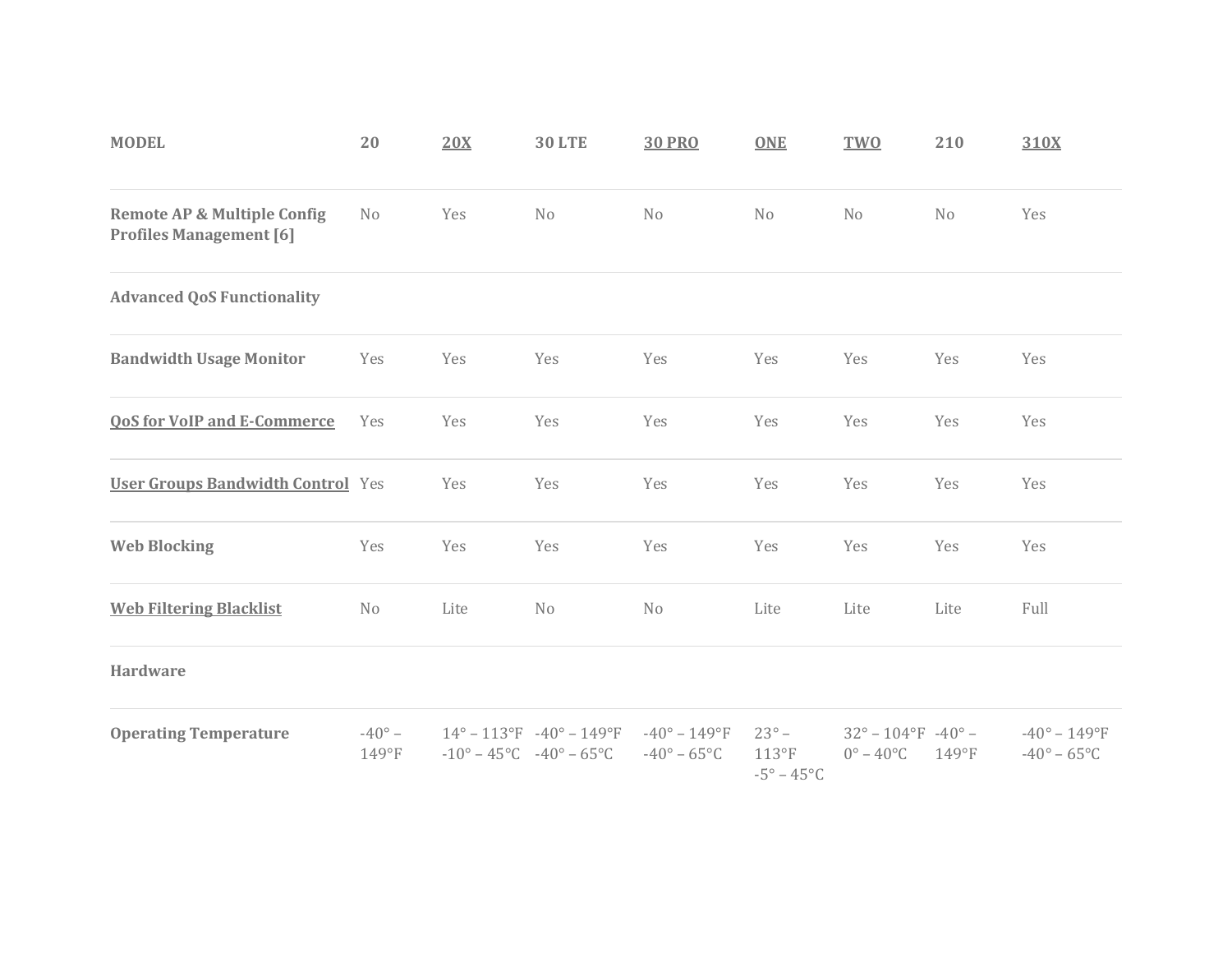| <b>MODEL</b>                                | $20\,$                            | 20X        | <b>30 LTE</b> | <b>30 PRO</b> | <b>ONE</b> | <b>TWO</b>    | 210                               | 310X |
|---------------------------------------------|-----------------------------------|------------|---------------|---------------|------------|---------------|-----------------------------------|------|
|                                             | $-40^{\circ}$ -<br>$65^{\circ}$ C |            |               |               |            |               | $-40^{\circ}$ -<br>$65^{\circ}$ C |      |
| LACP (802.3ad) NIC Bonding                  | No                                | $\rm No$   | No            | No            | $\rm No$   | No            | $\rm No$                          | Yes  |
| <b>Power Consumption</b>                    | 15W                               | <b>28W</b> | 28W           | <b>28W</b>    | 15W        | 40W<br>(max.) | 15W                               | 30W  |
| <b>1U Rackmount</b>                         | No                                | $\rm No$   | No            | No            | $\rm No$   | No            | Yes                               | Yes  |
| <b>High Availability</b>                    | $\rm No$                          | No         | No            | Yes           | $\rm No$   | No            | Yes                               | Yes  |
| <b>LAN Bypass</b>                           | No                                | No         | No            | No            | No         | No            | No                                | Yes  |
| <b>Dual Hot Swap</b><br><b>Power Supply</b> | No                                | No         | No            | No            | No         | No            | No                                | No   |
| <b>Certifications</b>                       |                                   |            |               |               |            |               |                                   |      |
| FCC, CE, RoHS                               | Yes                               | Yes        | Yes           | Yes           | Yes        | Yes           | Yes                               | Yes  |